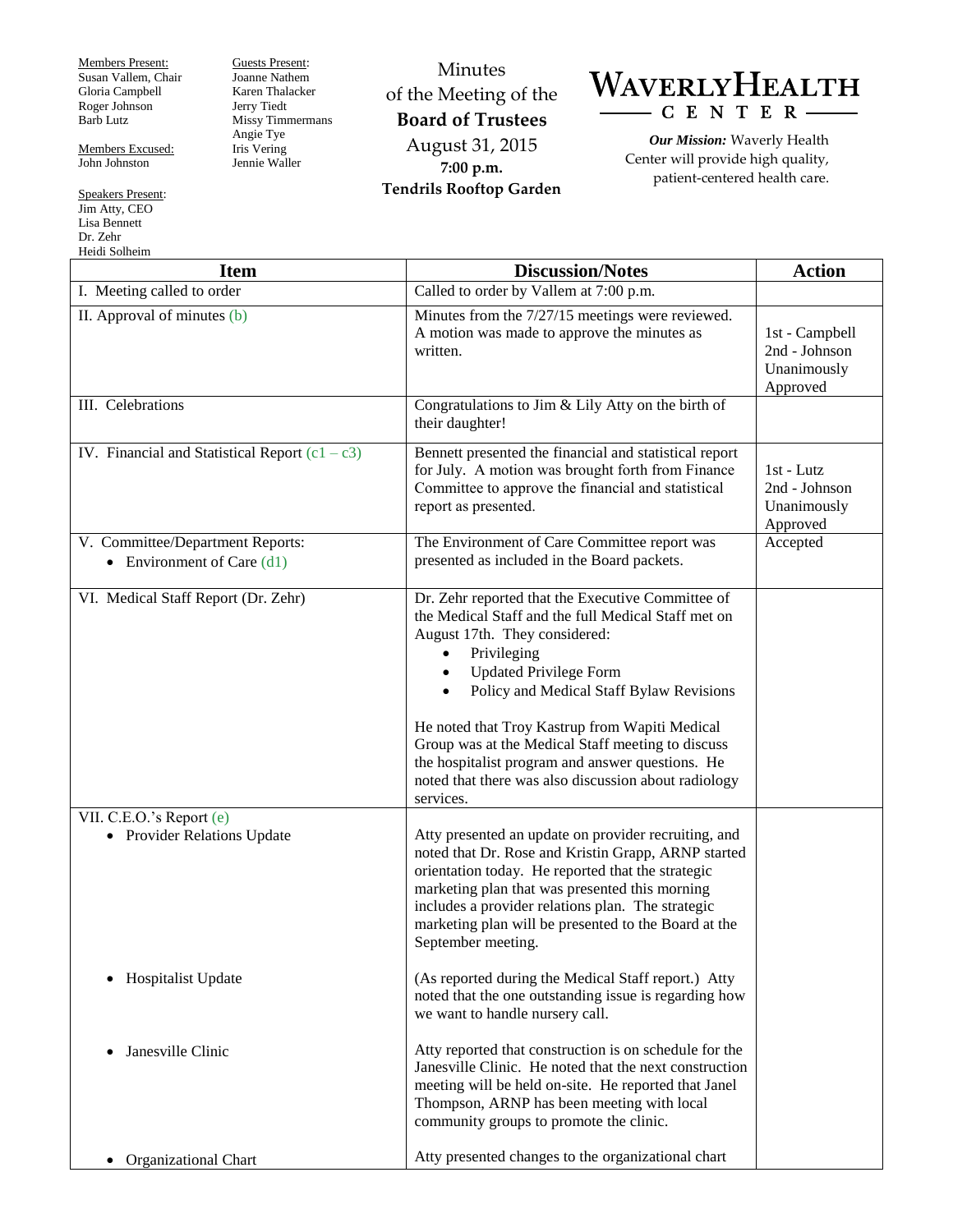|                                                                                                                                                                                                                                         | including changes in reporting relationships for<br><b>Environmental Services and Cardiopulmonary</b><br>Rehabilitation, and the addition of the Cardiology<br>Clinic. A motion was made to approve the<br>organizational chart as presented.                                                                                                                | $1st$ - Lutz<br>2nd - Campbell<br>Unanimously<br>Approved  |
|-----------------------------------------------------------------------------------------------------------------------------------------------------------------------------------------------------------------------------------------|--------------------------------------------------------------------------------------------------------------------------------------------------------------------------------------------------------------------------------------------------------------------------------------------------------------------------------------------------------------|------------------------------------------------------------|
| VIII. Old Business                                                                                                                                                                                                                      | None.                                                                                                                                                                                                                                                                                                                                                        |                                                            |
| IX. New Business<br>• Press Ganey Amendment to Master<br>Service Agreement (g)                                                                                                                                                          | Solheim presented an amendment to the master<br>service agreement with Press Ganey for patient<br>satisfaction surveys. A motion was made to approve<br>the amendment as presented.                                                                                                                                                                          | 1st - Campbell<br>2nd - Johnson<br>Unanimously<br>Approved |
| Compliance Program Annual Evaluation<br>$\bullet$<br>(h)                                                                                                                                                                                | Bennett presented the annual compliance program<br>evaluation as included in the Board packets. A<br>motion was made to approve the annual evaluation<br>as presented.                                                                                                                                                                                       | 1st - Johnson<br>2nd - Lutz<br>Unanimously<br>Approved     |
| • Emergency Management and Environment<br>of Care Annual Evaluations (i1-i7)                                                                                                                                                            | Bennett presented the EOC and Emergency<br>Management Operations Fiscal Year 2014 annual<br>evaluations as included in the Board packets. A<br>motion was made to approve the annual evaluations<br>as presented.                                                                                                                                            | 1st - Campbell<br>2nd - Lutz<br>Unanimously<br>Approved    |
| Revised Clinical Privilege Form:<br>$\bullet$<br>• Spa Services $(i1)$                                                                                                                                                                  | The revised clinical privilege form, listed at left, was<br>presented for review as included in the Board<br>packets. The revised privilege form has been<br>reviewed by the Executive Committee of the Medical<br>Staff and is recommended for approval. A motion<br>was made to approve the revised privilege form as<br>written.                          | 1st - Johnson<br>2nd - Lutz<br>Unanimously<br>Approved     |
| Provisional Appointment to Medical Staff:<br>$\bullet$<br>Kristen Grapp, ARNP - Active, Family<br>Practice, WHC<br>Kara Franzen, DPM Resident, Courtesy,<br>Podiatry, WFHC<br>· David Paxton, DPM Resident, Courtesy,<br>Podiatry, WFHC | Privileging items were presented as individually<br>listed at left. All files have been reviewed by the<br>Executive Committee of the Medical Staff. The<br>Executive Committee recommends approval. A<br>motion was made to approve all privileging items as<br>individually considered and recommended by the<br>Executive Committee of the Medical Staff. | 1st - Campbell<br>2nd - Lutz<br>Unanimously<br>Approved    |
| <b>Resignations from Medical Staff:</b><br>$\bullet$<br>$\blacksquare$ Linsey High, PA-C – Active, Family<br>Practice, Unity Point<br>Adam Brooks, MD - Consulting, Family<br>Practice, WFHC                                            |                                                                                                                                                                                                                                                                                                                                                              |                                                            |
| <b>Update to Privileges:</b><br>Terrie Thurm, ARNP - Active, WHC,<br>Spa Services<br>• Stacy Wagner, DO – Active, WHC, Spa<br>Services                                                                                                  |                                                                                                                                                                                                                                                                                                                                                              |                                                            |
| Revision to Medical Staff Bylaws $(j2)$<br>$\bullet$                                                                                                                                                                                    | Atty presented a revision to the Medical Staff<br>Bylaws which adds a new category (ancillary<br>professional staff) for visiting specialists. The<br>revision to the Medical Staff Bylaws has been<br>reviewed by the Executive Committee of the Medical<br>Staff, and the full Medical Staff and is recommended                                            |                                                            |